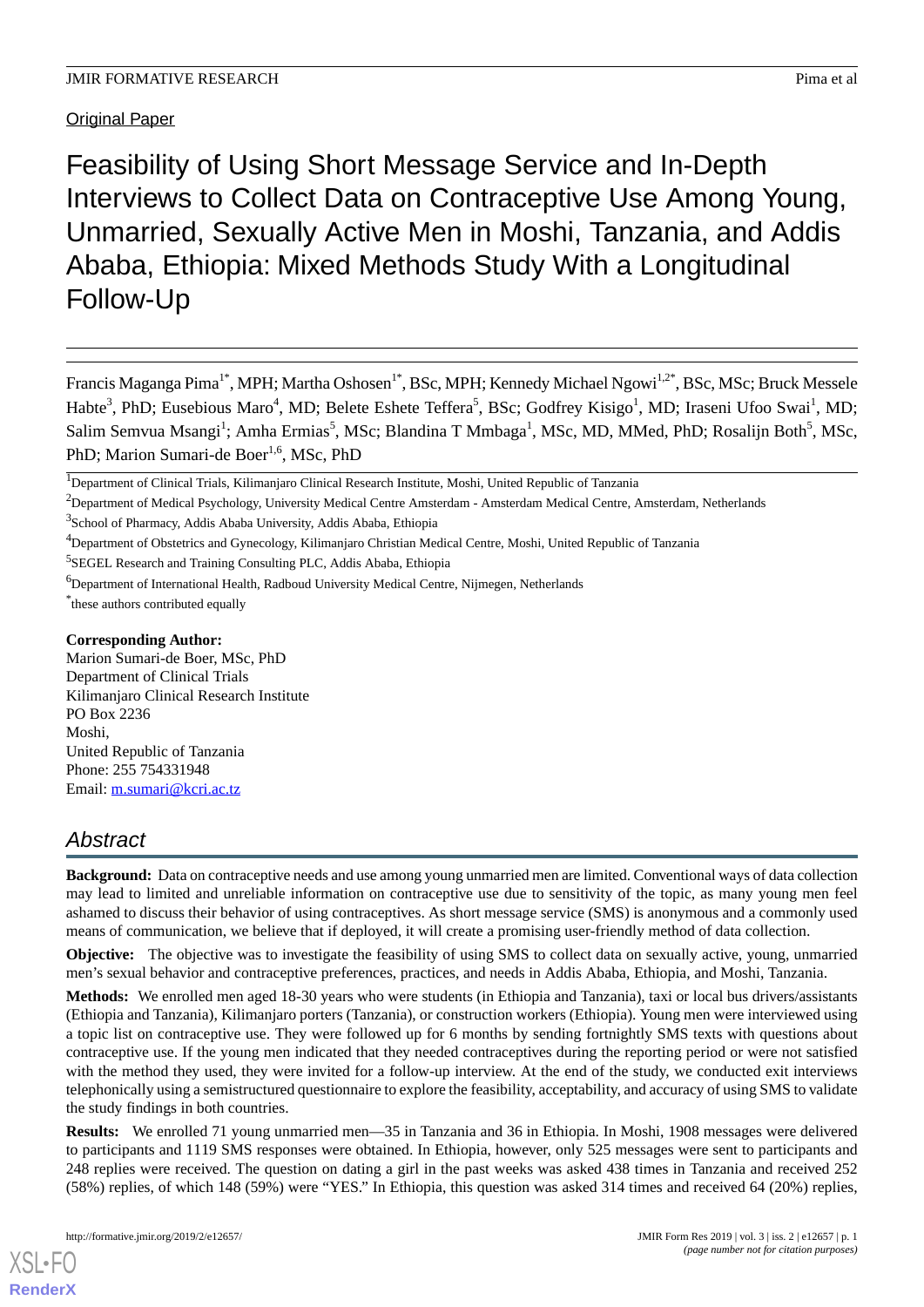of which 52 (81%) were "YES" (*P*=.02 for difference in replies between Tanzania and Ethiopia). In Tanzania, the question on contraceptive use was sent successfully 112 times and received 108 (96%) replies, of which 105 (94%) were "YES." In Ethiopia, the question on contraceptive use was asked 17 times and received only 2 (11%) replies. Exit interviews in Tanzania showed that SMS was accepted as a means of data collection by 22 (88%) of the 25 interviewed participants.

**Conclusions:** Despite network and individual challenges, the SMS system was found to be feasible in Moshi, but not in Addis Ababa. We recommend more research to scale up the method in different groups and regions.

*(JMIR Form Res 2019;3(2):e12657)* doi:  $10.2196/12657$ 

#### **KEYWORDS**

SMS; contraceptives; sexual behavior; feasibility; young unmarried men

## *Introduction*

Data on contraceptive use is limited overall and often limited to use among girls or couples only. A study on the trends of contraceptive use from 1994 to 2014 showed that the levels of contraceptive use among women are as low as 20% in Western and Central Africa and up to 60% in Eastern and Southern Africa [[1\]](#page-7-0). According to the latest Demographics and Health Surveys, in both Tanzania and Ethiopia, just over half of sexually active, unmarried women use a contraceptive method (54% in Tanzania and 55% in Ethiopia). In both countries, contraception is driven by the use of condoms, injectables, and oral contraceptive pills. In Tanzania, condoms are the most popular method used by young unmarried women (15%), while in Ethiopia, the most popular method is injectables (35%) [\[2](#page-7-1),[3\]](#page-7-2). The Tanzania National Family planning Research Agenda 2013-2018 reported that adolescents and young adults aged 15-24 years in Tanzania engaged in sexual activities before marriage [\[4](#page-7-3)], while in Ethiopia, the median age of the first sexual activity is 16-21 years [\[5](#page-7-4)]. Several studies have been performed in Tanzania and Ethiopia. In a study in Mwanza, Tanzania, many young men stated that they would be pleased to impregnate their partner because it demonstrates the man's fertility [[6\]](#page-7-5). In a study in an urban area in Northern Ethiopia, it was quite common among young men to frequent sex workers, and many expected their girlfriends to be virgins [\[7](#page-7-6)]. Nonetheless, these studies rarely touched upon the contraceptive needs and practices of these young men [\[8](#page-7-7)]. These studies show that there is limited information on contraceptive use and sexual behavior among young unmarried men. Collecting data through conventional ways such as face-to-face interviews or written questionnaires might not yield favorable results in this vulnerable young population.

In both Ethiopia and Tanzania, a gendered double standard allows young men much more sexual freedom than young women. Many young men in both countries claim that engaging in premarital sexual relationships prevents peers as well as women from questioning their manhood and enhances their reputation [[9\]](#page-7-8).

The majority of the limited existing data on contraceptive use come from demographic health surveys, other cross-sectional studies, and qualitative studies. However, due to the taboo on talking about sexual behavior and use of contraceptives, these data might be biased. Research among young, unmarried, sexually active men in countries where sexual contact before marriage is seen as a sin and is highly stigmatized needs less

conventional and anonymous ways of data collection. Mobile phone usage and ownership among young men in Sub-Saharan Africa has rapidly increased in recent years [[10\]](#page-7-9). Short message service (SMS) is a commonly used platform among young people for communication due to its low cost. This provides opportunities to introduce a mobile health (mHealth) app to collect or share information in order to promote knowledge on contraceptives among young men. The use of mobile phones for health is a promising way of increasing family planning knowledge and promoting a positive outlook toward contraceptive use. Furthermore, collecting data through mobile phones is possible, since access to mobile phones is relatively high. Using text messages for data collection is not expensive and unlike mass media, there is a possibility for two-way interaction. A text message with questions about contraceptive knowledge can be sent to a respondent for simple feedback, and the response can determine the follow-up question.

Several studies globally have shown the use of mobile phone surveys (MPS). A review performed by Gibson et al showed that limited information was acquired on the advantages and disadvantages of MPS, as the number of surveys using SMS is limited [[11\]](#page-7-10). Another study showed that outcomes of remote data collection are too heterogenous to conclude on the feasibility of using such a tool. However, it is clear that more research is needed to investigate the feasibility of MPS [[12\]](#page-8-0). Literature has shown that young people are the heaviest users of the mobile phones in their everyday life compared to other age groups [\[13](#page-8-1)].

To our knowledge, the SMS method has not been used to collect sensitive data about contraceptive use in our setting. As young men use mobile phones extensively, we believe SMS texts may be a promising way to generate much-needed data on the diverse and context-specific contraceptive needs, preferences, and behaviors of young men. Therefore, we conducted a qualitative study with the aim of exploring whether SMS, in combination with in-depth interviews, is a feasible method to collect data on contraceptive needs and use.

## *Methods*

#### **Study Design**

This was a mixed methods study with a longitudinal follow-up. Sexually active, young, unmarried men were recruited and followed up for 6 months to collect data on sexual behavior and contraceptive use through SMS in combination with in-depth interviews. Ethical clearance for this study was obtained from

 $XS$ -FO **[RenderX](http://www.renderx.com/)**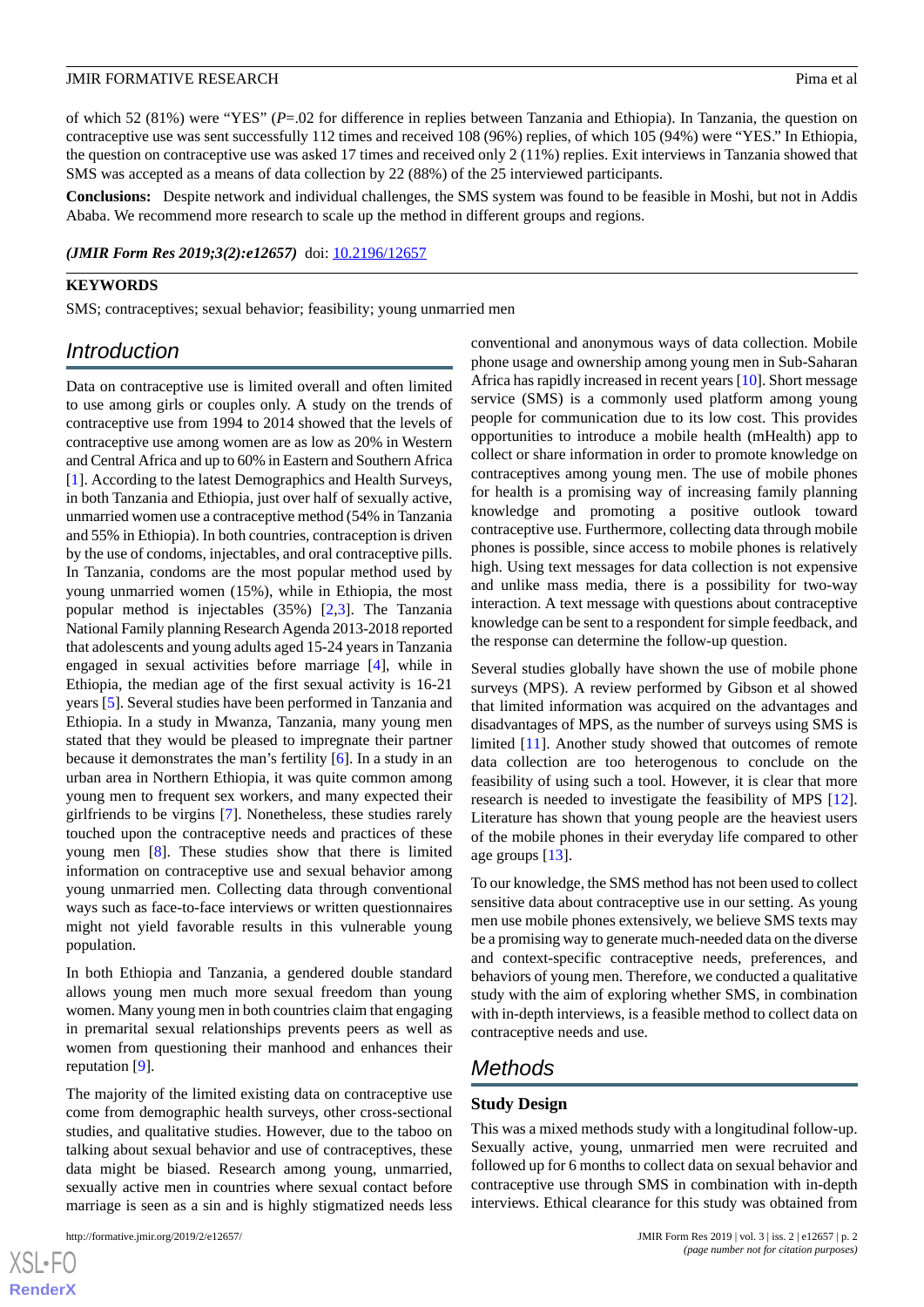the Addis Ababa Regional Health Bureau and the National Research Ethics Review Committee in Ethiopia and the local institutional review board of Kilimanjaro Christian Medical University College and the National Health Research Ethics Committee in Tanzania.

#### **Study Population**

We recruited young, unmarried, sexually active men aged 18-29 years for our study. We involved groups of young men with diverse backgrounds regarding educational level, type of sexual partner, occupation and income, and religious affiliations. Young men recruited were students from universities (in Tanzania and Ethiopia), drivers and conductors of local transport buses (in Tanzania and Ethiopia), porters in Kilimanjaro Climbing Tourism (in Tanzania), and construction workers (in Ethiopia).

#### **Study Procedures**

#### *Recruitment*

For recruitment of participants, we used different methods including posting flyers on information boards at departments in universities (for students); snowball sampling, whereby we identified one informant through our personal and professional networks who we then asked to introduce us to others in their networks; and a screening list to assess whether participants were eligible. We provided participants information about the study in Kiswahili (in Tanzania) or Amharic (in Ethiopia). After the recruiter carefully explained the nature of the study to the participant, written informed consent was obtained in Kiswahili or Amharic.

### *Informed Consent*

Once a participant was recruited and signed the informed consent, we conducted an in-depth interview on his contraceptive needs and use. Participants were followed up for 6 months by sending SMS texts on a fortnightly basis to inquire about their contraceptive use in the past 2 weeks. If there was a need for contraceptives, the participants were invited for another in-depth interview that specifically focused on the instance of contraceptive need. Participants were asked about more in-depth information based on the first in-depth interview. At the end of 6-month follow-up, participants were called for exit interviews in which they were asked about the feasibility of using the SMS system.

#### *Short Message Service Scheme*

Participants received a fortnightly SMS message asking whether they had dated a girl in the past week. The keywords for responses were predefined, and the participants could reply via SMS. On receiving a reply, the SMS program scanned the replied message and matched it with the predefined keywords. When keywords were recognized, the program automatically sent a reply to the participant based on specified conditions and rules programmed to automatically receive another SMS. For example, if a participant replied "YES" to the question on having dated a girl, he automatically received a follow-up question on wanting to have sex with the specific girl. If he answered "NO" to the first question, he received the message, "Thank you, have a good day." The keyword was "YES" if participant dated a girl, following which he received follow-up questions on whether he had sexual contact; whether he used contraceptives; and his reasons for not having sex, not using contraceptives, or not feeling comfortable with using contraceptives. The SMS flow is presented in [Figure 1.](#page-3-0) Data from replies to the SMS texts were used to generate data about real-time sexual behavior and contraceptive needs in the past 2 weeks.

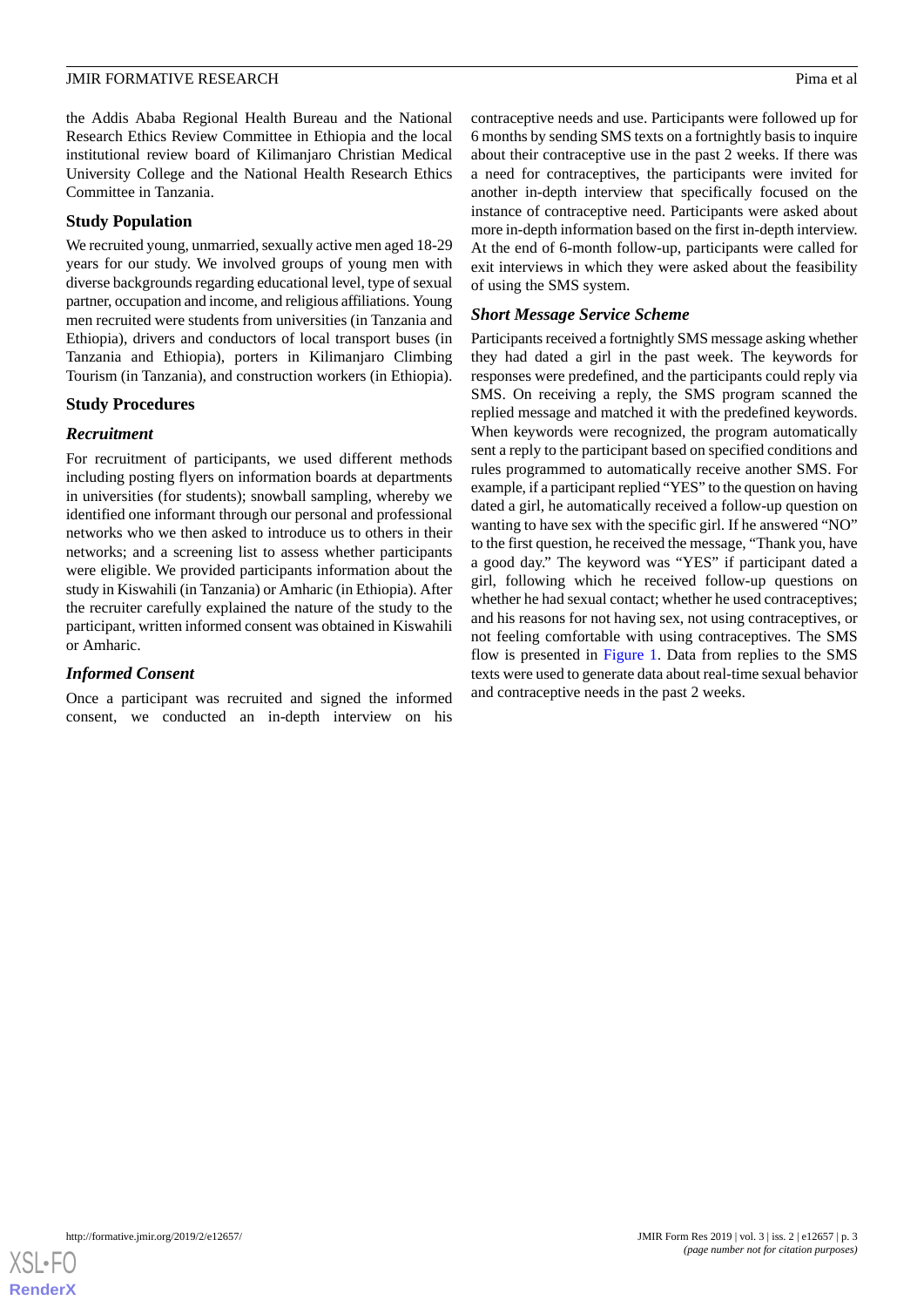<span id="page-3-0"></span>Figure 1. Scheme of short message service sent to participants. IUD: intrauterine device.



#### **Data Collection and Tools**

#### *In-Depth Interviews*

After enrolment, we conducted in-depth interviews to determine contraceptive use and needs of our participants. We used a topic list on sexual behavior and contraceptive use in the past 2 weeks, number and type of partners, reasons for (non)use of contraceptives, contraceptive decision-making, use of contraceptive services, and gender dynamics. More details about these in-depth interviews will be described in the future (manuscript in preparation).

#### *Technical Feasibility of Using Short Message Service*

We used Telerivet software (San Francisco, California, United States) for sending SMS texts. This software generates automatic SMS texts and triggers a flow of such messages based on replies from respondents. The system generates a database containing all data and contents of the sent SMS texts, delivery reports of the texts, and replies from respondents. The Telerivet software has a standard platform that integrates with most existing mobile phone technologies and allows routing of messages to and from any number of mobile devices. It also uses a basic internet connection. With a cloud-based management system, it supports the developer to adapt an external application platform interface using other platforms for monitoring and tracking activities. The system is only accessible through authorization. Data from the system were used to calculate the technical feasibility of using SMS.

#### *Follow-Up In-Depth Interviews*

In order to determine the reason for nonuse of contraception for the past 2 weeks, we invited the participants to a follow-up in-depth interview, wherein we focused on the need of contraceptives for the specific sexual encounter and discomfort with the used contraceptive method, as reported by SMS texts. We first asked the participant to elaborate about the specific sexual encounter using a topic list on sexual behavior, contraceptive use in the past 2 weeks, number and type of partners, reasons for (non)use of contraceptives, contraceptive decision-making, use of contraceptive services, and gender dynamics. We also discussed other issues that arose in the enrolment in-depth interview and seemed to be of interest for our study.

#### *Participants' Perceived Feasibility*

At the end of the study, we conducted exit interviews with our study participants in Moshi to inquire about their views on feasibility, acceptability, and accuracy of SMS as a data collection method. We used a semistructured questionnaire on the perceived experiences of receiving SMS, content of the SMS, difficulties in receiving the SMS, appropriateness of receiving SMS, and general views on the use of SMS to collect data on contraceptive use. We conducted exit interviews with the participants via phone calls. In Tanzania, we measured the feasibility by using a simple questionnaire on the basis of the responses obtained from those who were receiving the SMS texts on time, had experience of receiving SMS texts, were comfortable with receiving SMS texts, and thought the content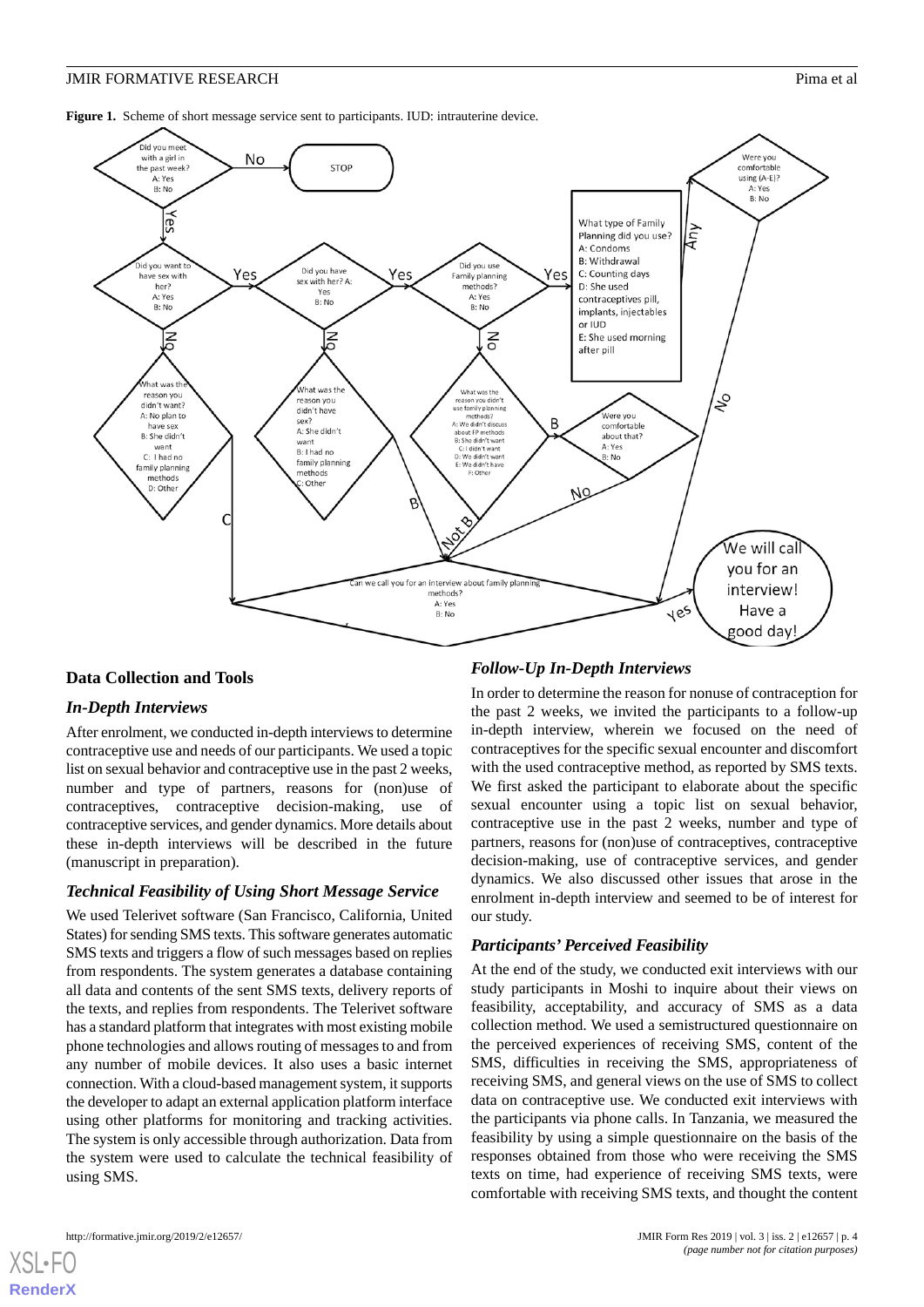was friendly. Due to the study limitations, we were unable to conduct such structured interviews in Addis Ababa. However, we asked about half of the participants how they perceived use of the SMS system.

All in-depth interviews were tape-recorded with the approval of study participants and then transcribed and translated from the local language (Swahili/Amharic) to English.

#### **Data Analysis**

All data collected were treated confidentially and stored anonymously using code numbers in such a way that the records could not be traced back to the individuals. Code numbers (no names of participants) appeared in the database that was accessed through a secured internet account. The SMS system used was only accessible to authorized users. To avoid the risk of unwanted disclosure of sensitive information collected through SMS, we advised participants to use a password on their phones in order to avoid unwanted access. Moreover, the telecom laws of both countries maintain confidentiality of SMS texts sent through their systems.

Data from the SMS replies were analyzed using SPSS version 21.0 (IBM Corp, Armonk, NY). Descriptive analysis was conducted to explore the number of incoming and outgoing SMSs. Based on these SMS, we were able to evaluate the proportions of sent SMS texts and responses, sexual behavior, and use of contraceptives. As the focus of this study was on qualitative data, the power of the study was not adequate to make any inferential statistics. Qualitative data were analyzed through thematic framework analyses using NVivo version 11.0 (QSR International, Melbourne, Australia). After thoroughly assessing the data, codebooks were developed and refined through discussions with other study team members. Interview transcriptions were coded based on the codebook, and themes were developed in coding memos during and after completion of coding using both inductive and deductive theme extraction. These themes were linked together into larger topics that form the basis of our papers. More details will be published in the near future (manuscript in preparation). Recurrent themes will be described in more detail in our future paper on contraceptive use and knowledge, which is currently under preparation.

## *Results*

## **Study Population**

We enrolled 71 young, unmarried men—35 in Tanzania and 36 in Ethiopia. In Tanzania, we enrolled 12 porters who worked

in assisting tourists climb mountain Kilimanjaro, 12 drivers of local buses (commonly known as "dala dala"), and 11 students of universities in Moshi. In Ethiopia, we enrolled 8 construction workers, 13 taxi drivers/assistants, and 15 students from different private and public higher educational institutes in Addis Ababa.

### **Technological Feasibility of Using Short Message Service in Tanzania**

[Table 1](#page-5-0) shows the SMS traffic for both countries. In Tanzania, a total of 3327 SMS texts were recorded, of which 1426 (43%) were among porters, 1053 (32%) were among public bus drivers, and 848 (26%) were among students. A total of 1908 (57%) of the 3327 SMS texts were sent and delivered: 802 to porters, 601 to bus drivers, and 505 to students. Moreover, we received 1119 (34%) of the 3327 SMS texts, of which 512 were from porters, 325 were from drivers, and 282 were from students. Due to no availability of network, phones being out of network, and other unknown reasons, 193 SMS texts were not delivered, 78 were queued, and 3 were ignored. Over the period of 6 months, we sent 438 SMS texts to ask whether the participant had dated a girl and we received 252 (58%) replies, of which 109 (43%) were from porters, 69 were from drivers (27%), and 74 (29%) were from students. Follow-up questions obtained a better response rate of over 96%. There were no significant differences in response rates to follow-up questions from porters, drivers, and students.

## **Technological Feasibility of Using Short Message Service in Ethiopia**

In Ethiopia, there was traffic of 782 SMSs, of which 525 (57%) were sent to the participants and 248 (32%) were received from the participants. Unfortunately, we have no data on whether our sent messages were received by the participants. A total of 314 SMS texts were sent to ask if the participants had dated a girl and 64 (20%) responses were obtained, of which 52 (81%) were "YES." There was no specific information on contraceptives from the replies received from SMS texts in Ethiopia. Due to the limited feasibility of the SMS system, we decided to switch to phone data collection, and some of the participants were contacted for follow-up in this regard. There was, however, no recording of the number of phone calls made to these participants. A summary of the SMS questions sent are shown in the [Table 1](#page-5-0).

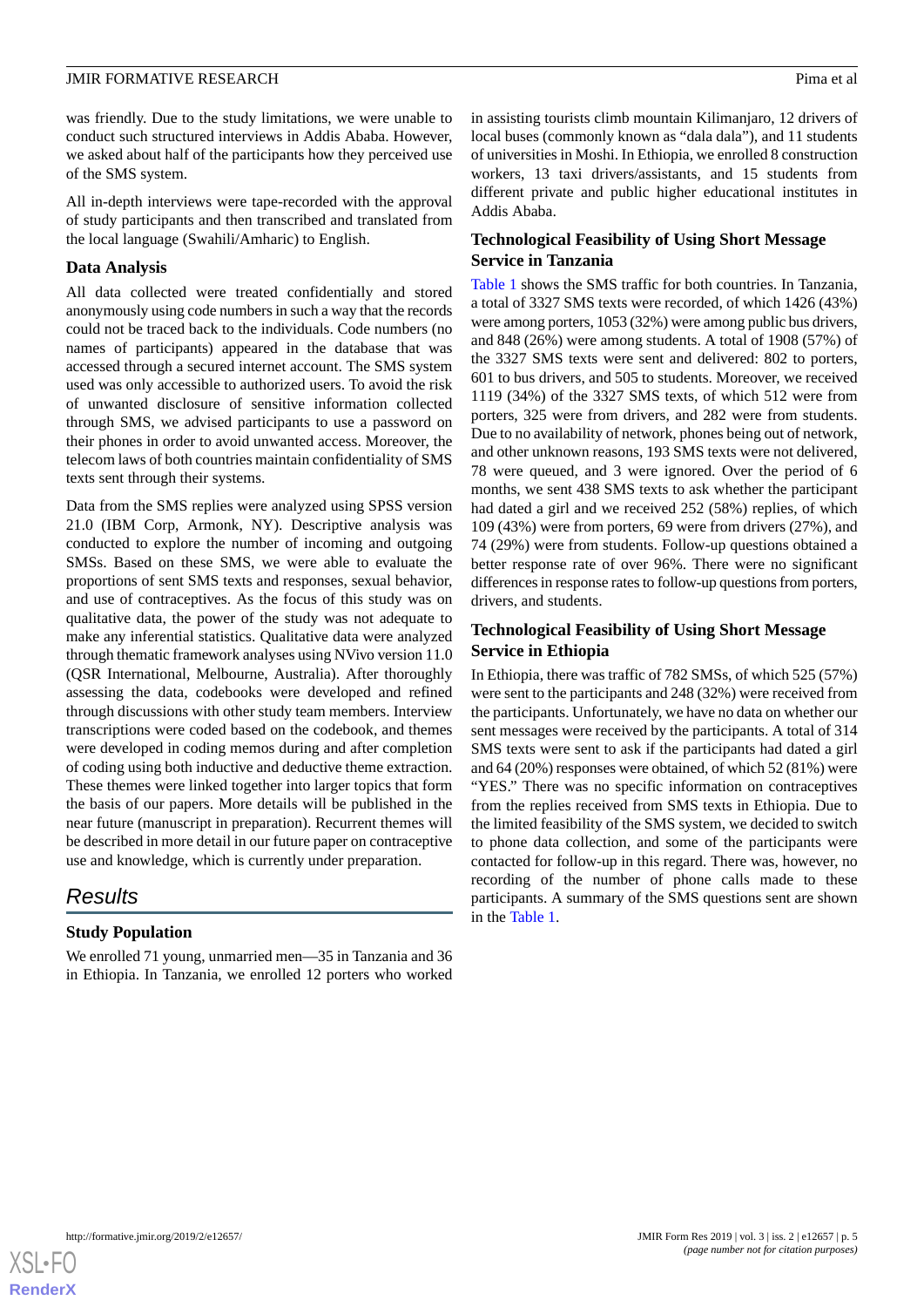#### **JMIR FORMATIVE RESEARCH Pima et al. Pima et al. Pima et al. Pima et al. Pima et al. Pima et al. Pima et al. Pima et al. Pima et al. Pima et al. Pima et al. Pima et al. Pima et al. Pima et al.**

<span id="page-5-0"></span>**Table 1.** Summary of the questions sent to participants via the short message service system and the responses received.

| Questions sent to participants via SMS <sup>a</sup>                                          | Tanzania    | Ethiopia  | $P$ value             |
|----------------------------------------------------------------------------------------------|-------------|-----------|-----------------------|
| Total SMS traffic, n                                                                         | 3327        | 782       |                       |
| Total questions delivered, n (%)                                                             | 1908 (57.4) | $N/A^b$   |                       |
| Question 1 delivered: Regarding whether the participant dated a girl, $n$ (%)                | 438 (22.9)  | 314(40.1) |                       |
| Responses received                                                                           | 252(57.5)   | 64 (20.4) | $< 0.01$ <sup>c</sup> |
| Replied "YES"                                                                                | 148 (58.7)  | 52 (81.3) | .001 <sup>c</sup>     |
| Question 2 delivered: Regarding whether the participant wanted to have sex, $n \binom{0}{0}$ | 167(8.8)    | 38(4.9)   |                       |
| Responses received                                                                           | 162(97.0)   | 38 (100)  | .60 <sup>d</sup>      |
| Replied "YES"                                                                                | 159(98.1)   | 36(95.0)  | .20 <sup>d</sup>      |
| Question 3 delivered: Regarding whether the participant had sex with a girl, $n$ (%)         | 133(7.0)    | 24(7.6)   |                       |
| Responses received                                                                           | 127(95.4)   | 24 (100)  | .60 <sup>d</sup>      |
| Replied "YES"                                                                                | 126(99.2)   | 24 (100)  | $>99^d$               |
| Question 4 delivered: Regarding whether the participant used a contraceptive, $n \leq 2$     | 112(5.9)    | 17(2.2)   |                       |
| Responses received                                                                           | 108(96.4)   | 2(11.8)   | < 0.01 <sup>d</sup>   |
| Replied "YES"                                                                                | 105(97.2)   | 2(100)    | $>99^d$               |
|                                                                                              |             |           |                       |

<sup>a</sup>SMS: short message service.

 $b_{N/A}$ : not applicable. There is no data on whether the messages sent were received by the participants.

 $\mathrm{c}_{\text{Chi-square test}}$ .

d Fisher exact test.

#### **Participants' Perceived Feasibility**

In Tanzania, we conducted telephonic exit interviews with 25 participants, as the others were not reachable. From the exit interviews, we found that 19 (76%) participants had a good experience with receiving SMS texts. In addition, 21 (84%) participants said they received the SMS texts on time and 22 (88%) participants had no difficulties with receiving SMS texts. A majority of the participants (n=21, 84%) found that the content of the SMS texts was good. Finally, 21 (84%) participants said it was appropriate to receive SMS texts, and 18 (72%) participants were able to respond to all the SMS texts sent to them [\(Multimedia Appendix 1](#page-7-11)).

In Ethiopia, based on the unstructured interviews, we found several reasons for the SMS system to be less feasible. At least five participants saw the messages but ignored them, mostly because they thought there were too many questions asked. One admitted that he responded with "NO" on purpose to the first question to avoid the next set of questions. Two men were lost to follow-up (lost their phone or did not respond to our phone calls after some time). Two taxi assistants told us they usually left their phone with others while working, while some of the construction workers had difficulties with reading Amharic and responding to the questions (although they reported being fluent in Amharic during enrolment). In addition, some participants said that the Amharic versions of the messages could not be displayed, which led to discontinuations. A couple of participants provided a phone number that was not theirs, which they only disclosed later; as such, both did not participate in the SMS system. Further, some participants responded in words

instead of numbers, which were not recognized by the system. Other said they felt they received repeated messages or assumed that they were repeated messages and thus ignored them. Finally, receiving messages with errors such as jumbled order of questions or skipping of one question led to nonresponse.

#### **Results From In-Depth Interviews**

From the recruitment and follow-up in-depth interviews, we found that our participants mostly used condoms, emergency contraception pills, and the calendar method in Addis Ababa and condoms, withdrawal, and the calendar method in Moshi. Despite existing myths on condoms, it is the most frequently used contraceptive in these regions.

Generally, the use of contraceptives depended on the knowledge, availability, cost, and community perceptions. In both countries, the use of usual hormonal contraceptives was limited, because of concerns regarding their side effects, costs, and limited knowledge on the subject. In Tanzania, we found that many young men claimed the use of hormonal contraceptives to be confined to their partners. However, many reported to have discussions with their partners prior to making a decision on the choice and use of contraception method. In most discussions, men seemed to lead the decision-making process. In Ethiopia, however, young men reported the use of emergency contraception (postpill) to be common. The majority of men reported that their partner used the postpill at least once, and it was among the most well-known methods. [Textbox 1](#page-6-0) shows a few quotations that underlie these major conclusions. Detailed results will be described in our upcoming paper.

 $XS$  • FO **[RenderX](http://www.renderx.com/)**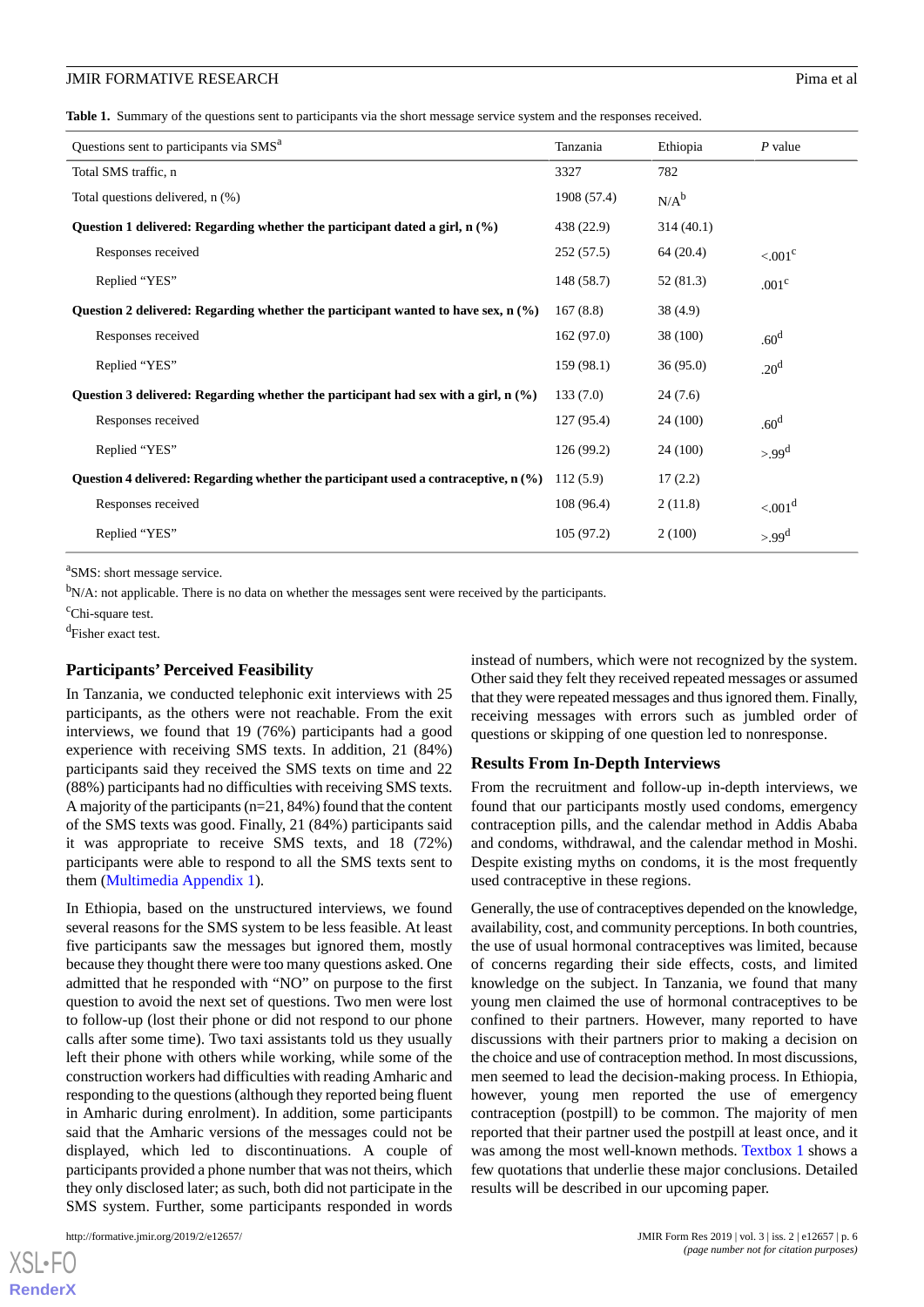<span id="page-6-0"></span>Textbox 1. Example quotes from in-depth interviews.

*People, especially in the villages don't know in details about contraceptive methods.* [24-year-old college student, Tanzania]

*You know there are many shops in town and one can buy condoms or any other contraceptive even at night but in villages one has to walk to a distance place to search for them (condoms).* [26-year-old porter, Tanzania]

*It is just that I fear HIV/AIDS and other STIs or else I wouldn't use them at all.* [28-year-old porter, Tanzania]

*Condoms are not effective, most of time they burst during the action. I and my friends had such instances.* [25-year-old local town-bus driver, Tanzania]

*Everyone knows about it, there is no one who does not know Postpill (emergency contraceptive pill.* [23-year-old student, Ethiopia]

*The problem with withdraw method is that you pull it out at the moment pleasure high, for me I can't manage.* [23-year-old college student, Tanzania]

## *Discussion*

Our results show that the use of SMS for data collection seems to be feasible among young unmarried men in Moshi, Tanzania. More than half of the SMS texts received responses. However, the feasibility of using SMS in Ethiopia is questionable, as only 20% of the participants replied to the first question via SMS. Furthermore, we found that SMS and phone calls were a good entry point for collecting data on more in-depth information on sexual behaviors and contraceptive use. According to the exit interviews in Tanzania, the system was perceived to be feasible by young unmarried men.

In Tanzania, 42% of the SMS texts delivered to young men did not receive any response. One explanation could be that porters and "dala dala" drivers are often not reachable or unable to reply during work. We found a difference in response rates to the first SMS: "Dala dala" drivers responded less often than porters and students. This could be due to the fact that drivers are on duty at the time of the day when they receive the SMS texts and therefore cannot reply. There was a large difference in the response rates between Tanzania and Ethiopia. Besides the differences in cultures and the level of SMS use, participants cited several reasons for the low feasibility of the SMS system in Ethiopia. In addition, due to the technical issues at start of the study in Ethiopia, SMS texts were not always sent correctly and the participants might have been demotivated to fully participate in the study.

Two reviews have provided an overview of the advantages and disadvantages of remote data collection including SMS [[11,](#page-7-10)[12\]](#page-8-0). However, both studies did not conclude on whether SMS use is a good method, as the number of published studies on the use of SMS is limited. Several original studies have collected data through SMS. In another study from Tanzania that focused on the feasibility of using SMS for collecting data on contraceptive use among youth, four questions were asked on the feasibility, and the response rate ranged from 33% to 63% [[13\]](#page-8-1). In Kenya, studies showed that the response rates to the text message surveys on feasibility ranged from 13.5% to 51.8%, which is lower than our results from Moshi but comparable to the results from Addis Ababa [[14](#page-8-2)[,15](#page-8-3)]. Similarly, in Uganda, a study reported the feasibility of using SMS in the delivery of health-related SMS texts to adolescents [[16\]](#page-8-4).

SMS is also used extensively in disease management and health promotion and has been shown to be effective and feasible in several studies. One study in United States showed the effectiveness of using text message for preventive sexual health promotion. Text messages in other studies have shown to be effective in helping people adhere to the clinical care management plan for chronic disease care [[17,](#page-8-5)[18](#page-8-6)]. In New Zealand, text messages were effective in improving adherence in asthma patients [\[19](#page-8-7)]. Other studies in Asia and Sub-Saharan Africa found that text message reminders were effective in improving attendance in primary care [[20](#page-8-8)[-22](#page-8-9)].

Our study has a few limitations. First, this is a qualitative study; the sample size was not based on power calculations, but rather on expectation of data saturation. Therefore, it is not possible to generalize the findings to other areas in Ethiopia or Tanzania, but it is likely that similar issues occur in other urban areas of Ethiopia and Tanzania as well as urban areas of other Sub-Saharan African countries.

Second, the groups that we recruited our respondents from were rather specific. Therefore, extrapolation to other groups is not recommended. However, this study generated new and valuable data that can be used for studies using quantitative research methods in larger populations. Third, due to the sensitivity of the topic, it is possible that some young men underreported their sexual activity. Finally, evidence shows that in research on sexual behaviors, use of a mixture of data collection methods results in answers that are more truthful; this is the approach we followed. We believed that by collecting data anonymously through mobile phones followed by repeated in-depth interviews and exit interviews, we would be able to build a sufficient rapport, triangulate data from each participant, and follow-up on the possible inconsistencies.

Strengths and value of the data collection method lie in the combination of data collection methods including in-depth interviews, which will serve in informing context-specific contraceptive interventions as well as the design of larger quantitative studies. Based on our findings, modifications of the systems are needed, such as the number of questions asked, shorter time of data collection, different timing of SMS texts, and a good information and communications technology structure for sending and receiving SMS texts. We recommend larger studies targeting different groups but with a shorter duration of data collection. The type of questions could also be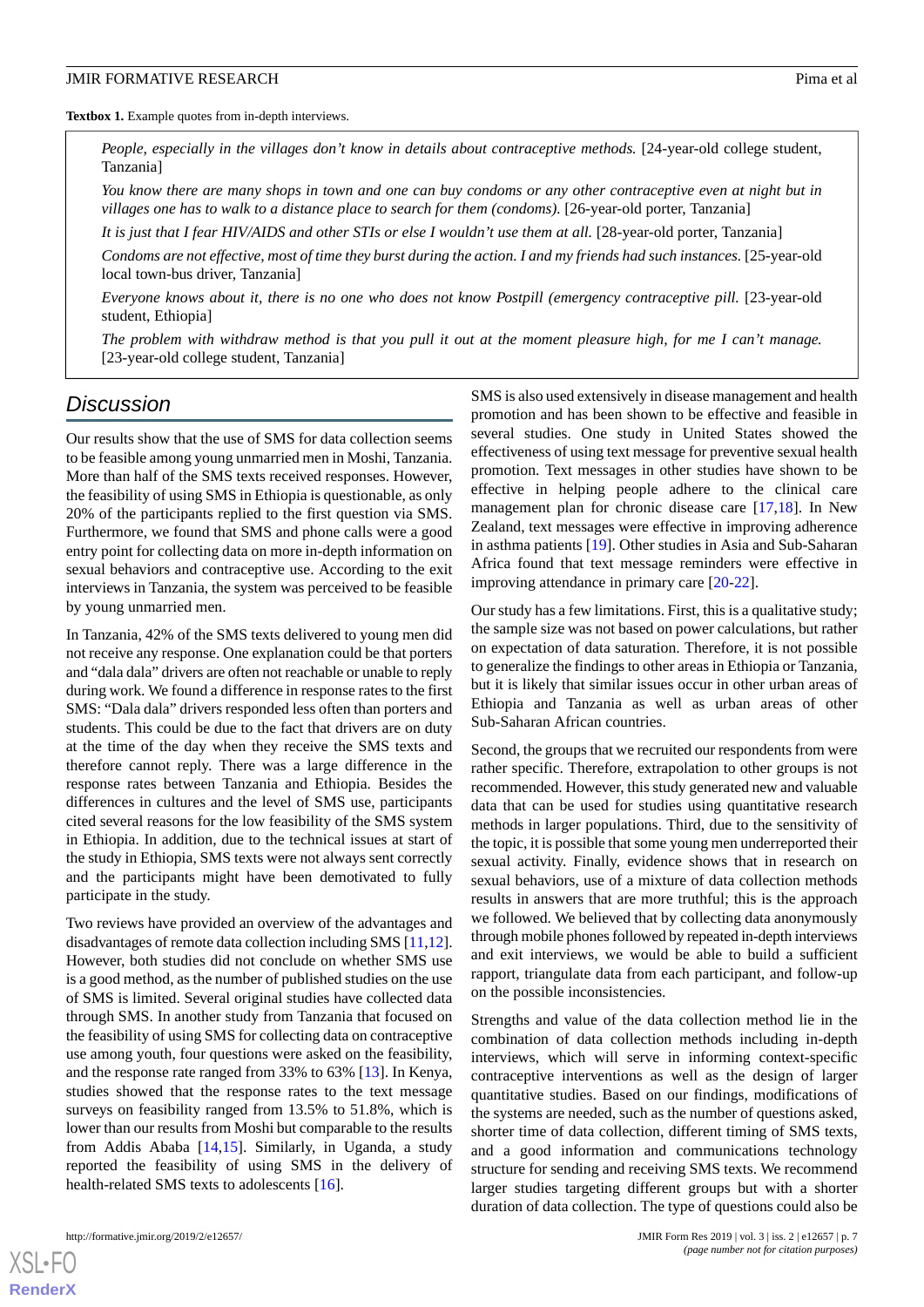revisited during consultation with members of the study target groups. The system that we have developed can be further modified during participatory action research, where participants can be involved in the design. Furthermore, the survey system on SMS use could be combined with educational messages on contraceptives. Other studies have also introduced use of mHealth for education and information on contraceptives [[23](#page-8-10)[-25](#page-8-11)]. Although in Tanzania, the mobile network coverage is high with >80%, connection to the internet is still limited. Therefore, we believe SMS, rather than a smartphone app, is an excellent way for data collection and education on contraceptive use.

In conclusion, despite network challenges and individual challenges, the SMS system for data collection was feasible in Moshi, but not in Addis Ababa; however, this system could be

feasible in Addis Ababa after modifications. Therefore, in general, we believe SMS is a potential way to collect data on contraceptive use among young, unmarried men. This paper highlights the use of an innovative, client-centered way to engage young men and collect data via mobile phones, which will ultimately improve contraceptive use among young men. More evidence-based research on the use of SMS is warranted to accumulate data on the potential impact on knowledge, sexual behavior, practices, preferences, and service utilization among young men and to determine the optimal communication model for mobile phone use regarding sexual behavior and contraceptive use, which can be integrated into the national health management information system. The system should also be used to inform pharmaceutical industries on the development new contraceptive methods that meet young men's preferences.

### **Acknowledgments**

We thank the participants for the valuable information they shared with us. Furthermore, we thank the interviewers for the extensive work of interviewing, transcribing, and translating the data. We thank the Bill & Melinda Gates Foundation for their financial support to this study through the Grand Challenges Explorations Programme.

#### <span id="page-7-11"></span>**Conflicts of Interest**

None declared.

### **Multimedia Appendix 1**

Feedback on SMS (Short Message Service) system from Tanzanian participants.

<span id="page-7-0"></span>[[PDF File \(Adobe PDF File\), 80KB-Multimedia Appendix 1](https://jmir.org/api/download?alt_name=formative_v3i2e12657_app1.pdf&filename=ed5ce2c0aabd59451721d674ccf3a338.pdf)]

#### <span id="page-7-1"></span>**References**

- 1. Odimegwu CO, Akinyemi JO, Banjo OO, Olamijuwon E, Amoo EO. Fertility, Family Size Preference and Contraceptive Use in Sub-Saharan Africa: 1990-2014. Afr J Reprod Health 2018 Dec;22(4):44-53. [doi: [10.29063/ajrh2018/v22i4.5\]](http://dx.doi.org/10.29063/ajrh2018/v22i4.5) [Medline: [30632721](http://www.ncbi.nlm.nih.gov/entrez/query.fcgi?cmd=Retrieve&db=PubMed&list_uids=30632721&dopt=Abstract)]
- <span id="page-7-3"></span><span id="page-7-2"></span>2. MoHSW, MoH, NBS, OCGSII. DHS Program. Tanzania Demographic and Health Survey and Malaria Indicator Survey 2015 - 2016 URL: <https://dhsprogram.com/pubs/pdf/FR321/FR321.pdf> [accessed 2019-05-15] [[WebCite Cache ID](http://www.webcitation.org/

                                78O10GInn) [78O10GInn](http://www.webcitation.org/

                                78O10GInn)]
- <span id="page-7-4"></span>3. Central Statistical Agency Addis Ababa Ethiopia. DHS Program. 2016. Ethiopia Demographic and Health Survey 2016 URL: <https://dhsprogram.com/pubs/pdf/FR328/FR328.pdf> [accessed 2019-05-15] [[WebCite Cache ID 78O1NHvg5](http://www.webcitation.org/

                                78O1NHvg5)]
- <span id="page-7-5"></span>4. Ministry of Health and Social Welfare. Tanzania National Family Planning Research Agenda 2013-2018. 2013. URL: [http:/](http://www.prinmat.or.tz/uploads/National_Family_Planning_Research_Agenda_2013.pdf) [/www.prinmat.or.tz/uploads/National\\_Family\\_Planning\\_Research\\_Agenda\\_2013.pdf](http://www.prinmat.or.tz/uploads/National_Family_Planning_Research_Agenda_2013.pdf) [accessed 2019-05-23] [\[WebCite](http://www.webcitation.org/

                                78aMDzyG3) [Cache ID 78aMDzyG3](http://www.webcitation.org/

                                78aMDzyG3)]
- <span id="page-7-7"></span><span id="page-7-6"></span>5. Bayissa D, Mebrahtu G, Bayisa GM. Assessment of Early Sexual Initiation and Associated Factors among Ambo University Undergraduate Students, Ambo, Ethiopia. J Reprod Heal Contracept 2016 Jan 29 [[FREE Full text](http://contraceptivestudies.imedpub.com/assessment-of-early-sexual-initiation-and-associated-factors-among-ambo-university-undergraduate-students-ambo-ethiopia.php?aid=8495)]
- <span id="page-7-8"></span>6. Mosha I, Ruben R, Kakoko D. Family planning decisions, perceptions and gender dynamics among couples in Mwanza, Tanzania: a qualitative study. BMC Public Health 2013 May 30;13(1). [doi: [10.1186/1471-2458-13-523](http://dx.doi.org/10.1186/1471-2458-13-523)]
- <span id="page-7-9"></span>7. Tadele G. Bleak prospects: young men, sexuality and HIV/AIDS in an Ethiopian town. Amsterdam, Netherlands: Amsterdam Institute for Social Science Research (AISSR), University of Amsterdam; 2005.
- <span id="page-7-10"></span>8. Hardee K, Croce-Galis M, Gay J. Are men well served by family planning programs? Reprod Health 2017 Jan 23;14(1). [doi: [10.1186/s12978-017-0278-5](http://dx.doi.org/10.1186/s12978-017-0278-5)]
- 9. Zenebe M. Negotiating Gender and Sexuality in the HIV/AIDS Discourse in Addis Ababa, Ethiopia: Contradictions and Paradoxes. Tromso, Norway: University of Tromso; 2006.
- 10. Porter G, Hampshire K, Milner J, Munthali A, Robson E, de Lannoy A, et al. Mobile Phones and Education in Sub-Saharan Africa: From Youth Practice to Public Policy. J Int Dev 2015 Jun 11;28(1):22-39. [doi: [10.1002/jid.3116\]](http://dx.doi.org/10.1002/jid.3116)
- 11. Gibson DG, Pereira A, Farrenkopf BA, Labrique AB, Pariyo GW, Hyder AA. Mobile Phone Surveys for Collecting Population-Level Estimates in Low- and Middle-Income Countries: A Literature Review. J Med Internet Res 2017 May 05;19(5):e139. [doi: [10.2196/jmir.7428\]](http://dx.doi.org/10.2196/jmir.7428)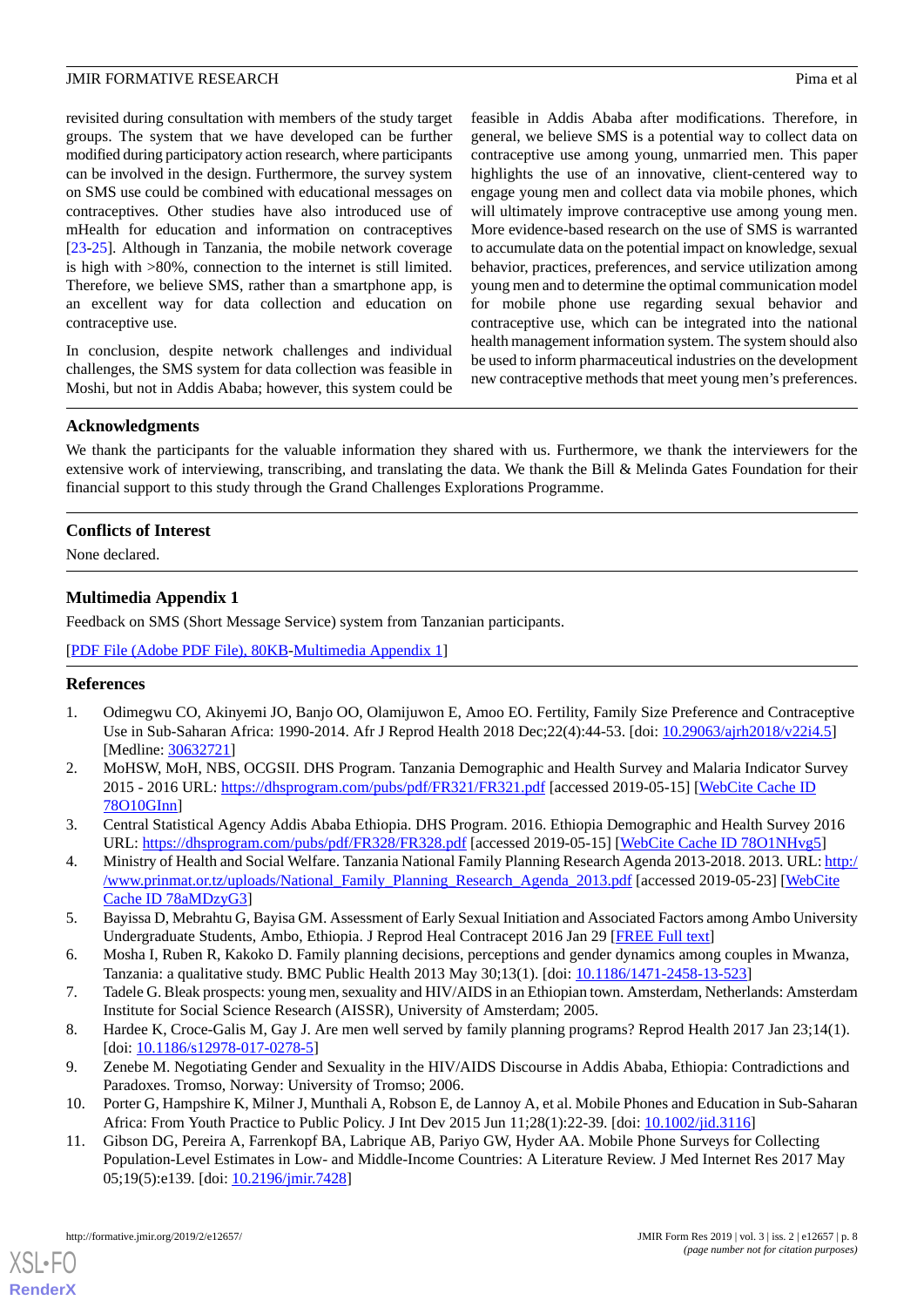- <span id="page-8-0"></span>12. Greenleaf AR, Gibson DG, Khattar C, Labrique AB, Pariyo GW. Building the Evidence Base for Remote Data Collection in Low- and Middle-Income Countries: Comparing Reliability and Accuracy Across Survey Modalities. J Med Internet Res 2017 May 05;19(5):e140. [doi: [10.2196/jmir.7331](http://dx.doi.org/10.2196/jmir.7331)] [Medline: [28476728](http://www.ncbi.nlm.nih.gov/entrez/query.fcgi?cmd=Retrieve&db=PubMed&list_uids=28476728&dopt=Abstract)]
- <span id="page-8-1"></span>13. L'Engle KL, Vahdat HL, Ndakidemi E, Lasway C, Zan T. Evaluating feasibility, reach and potential impact of a text message family planning information service in Tanzania. Contraception 2013 Feb;87(2):251-256. [doi: [10.1016/j.contraception.2012.07.009](http://dx.doi.org/10.1016/j.contraception.2012.07.009)] [Medline: [22935322\]](http://www.ncbi.nlm.nih.gov/entrez/query.fcgi?cmd=Retrieve&db=PubMed&list_uids=22935322&dopt=Abstract)
- <span id="page-8-2"></span>14. Johnson D, Juras R, Riley P, Chatterji M, Sloane P, Choi SK, et al. A randomized controlled trial of the impact of a family planning mHealth service on knowledge and use of contraception. Contraception 2016 Jul 13. [doi: [10.1016/j.contraception.2016.07.009](http://dx.doi.org/10.1016/j.contraception.2016.07.009)] [Medline: [27421767\]](http://www.ncbi.nlm.nih.gov/entrez/query.fcgi?cmd=Retrieve&db=PubMed&list_uids=27421767&dopt=Abstract)
- <span id="page-8-4"></span><span id="page-8-3"></span>15. Wakadha H, Chandir S, Were EV, Rubin A, Obor D, Levine OS, et al. The feasibility of using mobile-phone based SMS reminders and conditional cash transfers to improve timely immunization in rural Kenya. Vaccine 2013 Jan 30;31(6):987-993 [[FREE Full text](http://europepmc.org/abstract/MED/23246258)] [doi: [10.1016/j.vaccine.2012.11.093\]](http://dx.doi.org/10.1016/j.vaccine.2012.11.093) [Medline: [23246258\]](http://www.ncbi.nlm.nih.gov/entrez/query.fcgi?cmd=Retrieve&db=PubMed&list_uids=23246258&dopt=Abstract)
- <span id="page-8-5"></span>16. Mitchell KJ, Bull S, Kiwanuka J, Ybarra ML. Cell phone usage among adolescents in Uganda: acceptability for relaying health information. Health Educ Res 2011 Oct 02;26(5):770-781 [\[FREE Full text\]](http://europepmc.org/abstract/MED/21536715) [doi: [10.1093/her/cyr022](http://dx.doi.org/10.1093/her/cyr022)] [Medline: [21536715](http://www.ncbi.nlm.nih.gov/entrez/query.fcgi?cmd=Retrieve&db=PubMed&list_uids=21536715&dopt=Abstract)]
- <span id="page-8-6"></span>17. Perry RC, Kayekjian KC, Braun RA, Cantu M, Sheoran B, Chung PJ. Adolescents' perspectives on the use of a text messaging service for preventive sexual health promotion. J Adolesc Health 2012 Sep;51(3):220-225. [doi: [10.1016/j.jadohealth.2011.11.012](http://dx.doi.org/10.1016/j.jadohealth.2011.11.012)] [Medline: [22921131](http://www.ncbi.nlm.nih.gov/entrez/query.fcgi?cmd=Retrieve&db=PubMed&list_uids=22921131&dopt=Abstract)]
- <span id="page-8-7"></span>18. Karema C, Binagwaho A. Designing and Implementing an Innovative SMS-based alert system (RapidSMS-MCH) to monitor pregnancyreduce maternalchild deaths in Rwanda. Pan Afr Med J 2012;13:31. [doi: [10.11604/pamj.2012.13.31.1864\]](http://dx.doi.org/10.11604/pamj.2012.13.31.1864)
- <span id="page-8-8"></span>19. Petrie K, Perry K, Broadbent E, Weinman J. A text message programme designed to modify patients? illness and treatment beliefs improves self-reported adherence to asthma preventer medication. Br J Health Psychol 2011. [doi: [10.1111/j.2044-8287.2011.02033](http://dx.doi.org/10.1111/j.2044-8287.2011.02033)]
- 20. Leong KC, Chen WS, Leong KW, Mastura I, Mimi O, Sheikh MA, et al. The use of text messaging to improve attendance in primary care: a randomized controlled trial. Family Practice 2006 Jul 11;23(6):699-705. [doi: [10.1093/fampra/cml044\]](http://dx.doi.org/10.1093/fampra/cml044)
- <span id="page-8-9"></span>21. Mbuagbaw L, van der Kop ML, Lester RT, Thirumurthy H, Pop-Eleches C, Smieja M, et al. Mobile phone text messages for improving adherence to antiretroviral therapy (ART): a protocol for an individual patient data meta-analysis of randomised trials. BMJ Open 2013 May 22;3(5):e002954. [doi: [10.1136/bmjopen-2013-002954\]](http://dx.doi.org/10.1136/bmjopen-2013-002954)
- <span id="page-8-10"></span>22. Kebede M, Zeleke A, Asemahagn M, Fritz F. Willingness to receive text message medication reminders among patients on antiretroviral treatment in North West Ethiopia: A cross-sectional study. BMC Med Inform Decis Mak 2015 Aug 13;15(1). [doi: [10.1186/s12911-015-0193-z\]](http://dx.doi.org/10.1186/s12911-015-0193-z) [Medline: [26268394\]](http://www.ncbi.nlm.nih.gov/entrez/query.fcgi?cmd=Retrieve&db=PubMed&list_uids=26268394&dopt=Abstract)
- 23. Tebb K, Leng Trieu S, Rico R, Renteria R, Rodriguez F, Puffer M. A Mobile Health Contraception Decision Support Intervention for Latina Adolescents: Implementation Evaluation for Use in School-Based Health Centers. JMIR Mhealth Uhealth 2019 Mar 14;7(3):e11163 [[FREE Full text](http://mhealth.jmir.org/2019/3/e11163/)] [doi: [10.2196/11163\]](http://dx.doi.org/10.2196/11163) [Medline: [30869649\]](http://www.ncbi.nlm.nih.gov/entrez/query.fcgi?cmd=Retrieve&db=PubMed&list_uids=30869649&dopt=Abstract)
- <span id="page-8-11"></span>24. Olsen PS, Plourde KF, Lasway C, van Praag E. Insights From a Text Messaging–Based Sexual and Reproductive Health Information Program in Tanzania (m4RH): Retrospective Analysis. JMIR Mhealth Uhealth 2018 Nov 01;6(11):e10190. [doi: [10.2196/10190](http://dx.doi.org/10.2196/10190)]
- 25. McCarthy O, Osorio Calderon V, Makleff S, Huaynoca S, Leurent B, Edwards P, et al. An Intervention Delivered by App Instant Messaging to Increase Acceptability and Use of Effective Contraception Among Young Women in Bolivia: Protocol of a Randomized Controlled Trial. JMIR Res Protoc 2017 Dec 18;6(12):e252 [[FREE Full text](http://www.researchprotocols.org/2017/12/e252/)] [doi: [10.2196/resprot.8679](http://dx.doi.org/10.2196/resprot.8679)] [Medline: [29254910](http://www.ncbi.nlm.nih.gov/entrez/query.fcgi?cmd=Retrieve&db=PubMed&list_uids=29254910&dopt=Abstract)]

## **Abbreviations**

**mHealth:** mobile health **MPS:** mobile phone surveys **N/A:** not applicable **SMS:** short message service